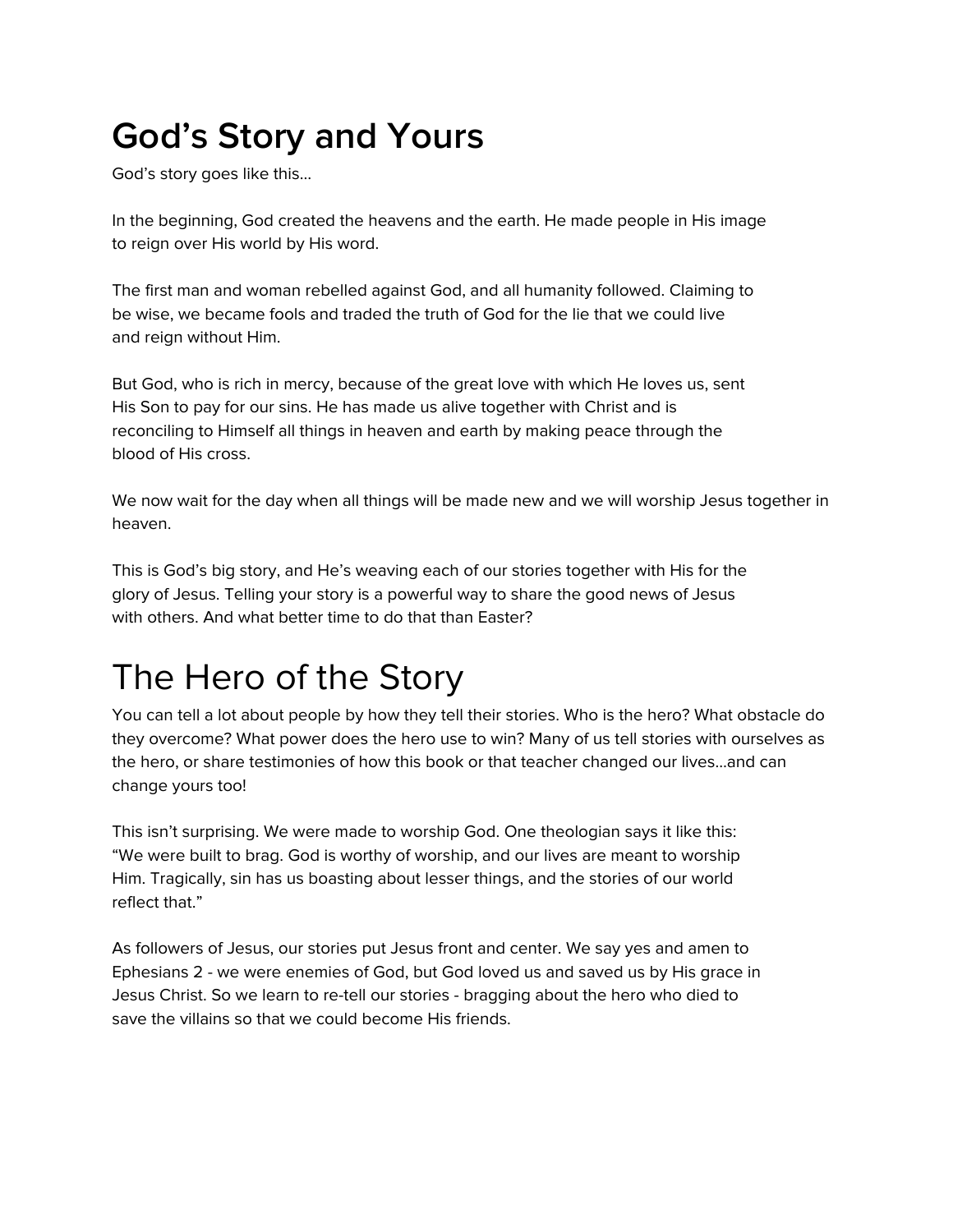## Preparing Your Easter Story

As we learn to tell our story, we can ask God to lead us, and look to His story for guidance. A basic outline goes like this: Creation, Fall, Redemption, Restoration.

## **Creation**

Our stories begin with where we came from and where God was in our upbringing. "Growing up… "

• What did you think about Jesus?

## **Fall**

Eventually, we began living (or at least become aware of) our own version of life without God. This may be a series of habits or decisions that are demonstrably sinful. Some of our stories will highlight a tragic event or personal crisis that made us aware of our need for a Savior.

"My life was…"

• What event, decisions, or habits marked or exemplified this 'fall'?

### **Redemption**

Our stories take a turn when Jesus enters in.

"Then I heard the good news…"

• What was it about Jesus that drew you to trust in Him?

Make it clear that Jesus is the hero. You could say something like, "I believed that Christ died from my sins and rose from the grave" or "all of a sudden, I couldn't deny God's grace in sending His Son for me." Another option is to quote a Bible passage that makes the good news very clear, such as John 3:16, Romans 5:8, or 1 John 4:10.

## **New Creation**

The Bible ends with Jesus on the throne, reigning over a new creation. However, our stories are not finished yet. We live in a real world, but with real hope.

- How has new life in Jesus changed the way you think about yourself?
- What future are you longing or hoping for?

## **KEEPING IT SIMPLE**

If you feel stuck, try using the two archetypes from the parable of the prodigal son. Were you more reckless or a religious rule-follower? Whatever you were, you are not that any more. Talk about the way Jesus saved you from that and how He's showing you a new way of life.

You could also try contrasting your core identity (how you view yourself) before and after Christ.